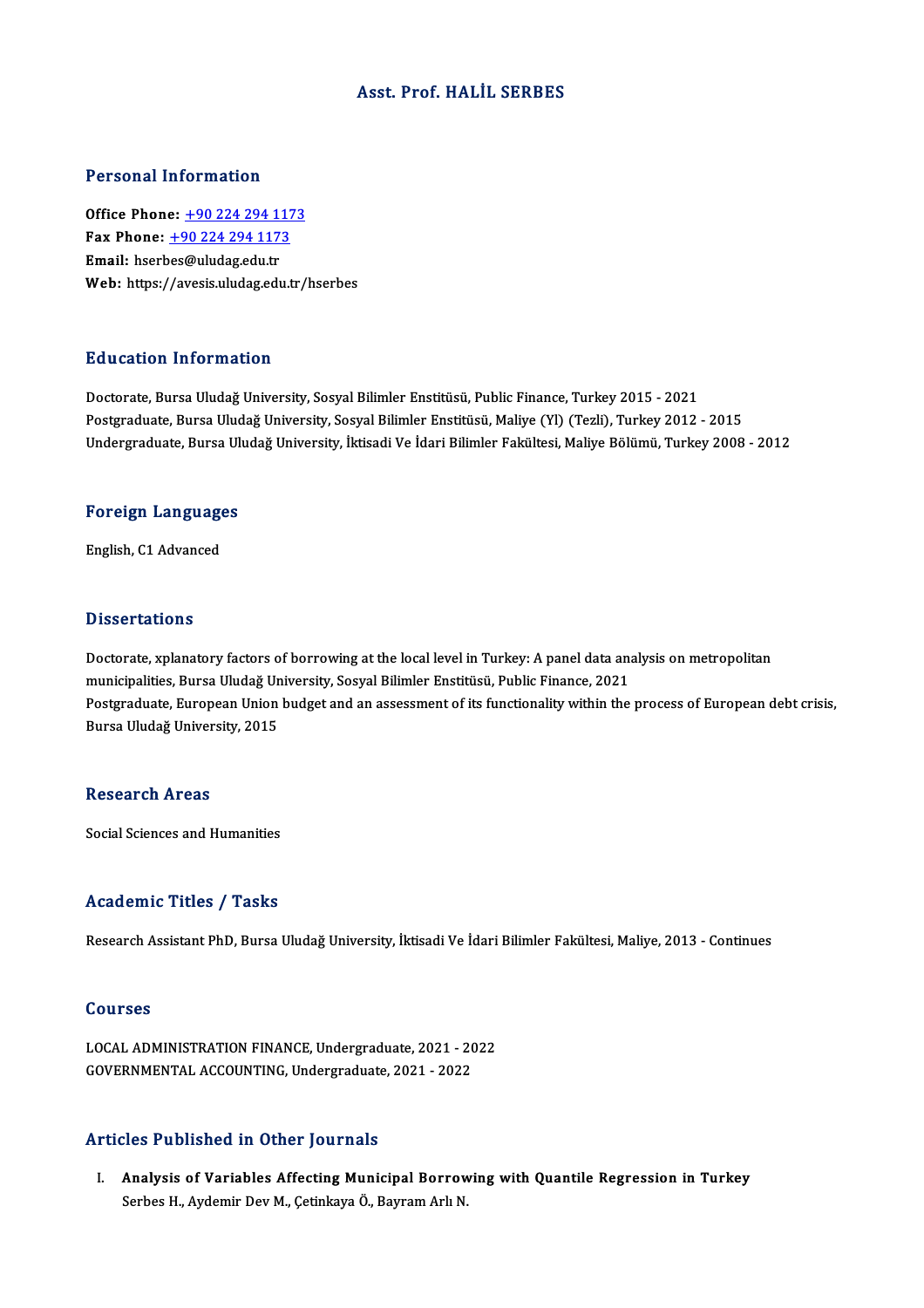EGE ACADEMIC REVIEW, vol.22, no.2, pp.139-154, 2022 (Refereed Journals of Other Institutions)<br>An Assessment of the Effectiveness of Public Education Expenditures in terms of PISA

II. An Assessment of the Effectiveness of Public Education Expenditures in terms of PISA Indicators in<br>Turkey EGE ACA<br><mark>An Asse</mark><br>Turkey<br>Serbes E Turkey<br>Serbes H., Bektaş N. B. , Çetinkaya Ö.<br>International Journal of Public Finance, vol.5, no.1, pp.27-55, 2020 (Refereed Journals of Other Institutions)<br>AN ANALYSIS OF THE STRUCTURES OF MUNICIRAL LIARU ITIES RASED ON T

Serbes H., Bektaş N. B., Çetinkaya Ö.

Serbes H., Bektaş N. B. , Çetinkaya Ö.<br>International Journal of Public Finance, vol.5, no.1, pp.27-55, 2020 (Refereed Journals of Other Institutions)<br>III. AN ANALYSIS OF THE STRUCTURES OF MUNICIPAL LIABILITIES BASED ON International<br>**AN ANALYS<br>IN TURKEY**<br>Sorbes <sup>H</sup> Co AN ANALYSIS OF TH<br>IN TURKEY<br>Serbes H., Çetinkaya Ö.<br>International Journal O I<mark>N TURKEY</mark><br>Serbes H., Çetinkaya Ö.<br>International Journal of Social Inquiry, vol.12, no.2, pp.757-800, 2019 (Refereed Journals of Other Institutions)<br>THE ECONOMIC AND EISCAL REREORMANCE OF TIIRKEY AND WESTERN RALKANS IN TH

Serbes H., Çetinkaya Ö.<br>International Journal of Social Inquiry, vol.12, no.2, pp.757-800, 2019 (Refereed Journals of Other Institutions)<br>IV. THE ECONOMIC AND FISCAL PERFORMANCE OF TURKEY AND WESTERN BALKANS IN THE PROCESS International Journal of Social Inquiry, vol.12, no.2, pp.757-800, 2019 (Refereed Journals of Other Institutions<br>THE ECONOMIC AND FISCAL PERFORMANCE OF TURKEY AND WESTERN BALKANS IN THE PROCI<br>OF MEMBERSHIP TO THE EUROPEAN IV. THE ECONOMIC AND FISCAL PERFORMANCE OF TURKEY AND WESTERN BALKANS IN THE PROCESS<br>OF MEMBERSHIP TO THE EUROPEAN UNION: AN ASSESSMENT ON POST-GLOBAL CRISIS PERIOD<br>Serbes H.. Tokatlıoğlu M.

JOURNAL OF LIFE ECONOMICS, vol.6, no.2, pp.163-196, 2019 (Refereed Journals of Other Institutions)

## Books&Book Chapters

ooks & Book Chapters<br>I. Türkiye'de Üniversite Öğrencilerinin Vergi Okuryazarlığını Belirleyen Etkenlerin Faktör Analizi ile<br>İnselenmesi **is & Book (**<br>Türkiye'de Ü<br>PAKAR TÜRE Türkiye'de Üniversite Öğrencilerinin Vergi Okuryazarlığını Belirleyen Etkenlerin Faktör Analizi ile<br>İncelenmesi<br>BAKAR TÜREGÜN F., GERÇEK A., ÇETİN GERGER G., BENK S., KÜÇÜKSÜLEYMANOĞLU E. R. , SERBES H., ATEŞ M. S.<br>inı Mal

İncelenmesi<br>BAKAR TÜREGÜN F., GERÇEK A., ÇETİN GERGER G., BENK S., KÜÇÜKSÜLEYMANOĞLU E. R. , SERBES H., ATEŞ M. S.<br>in: Maliye Araştırmaları - 4, Burçin Bozdoğanoğlu, Editor, Ekin Basım Yayın Dağıtım, Bursa, pp.58-80, 2021 BAKAR TÜREGÜN F., GERÇEK A., ÇETİN GERGER G., BENK S., KÜÇÜKSÜLEYMANOĞLU E. R. , SERBES H., ATEŞ M. :<br>in: Maliye Araştırmaları - 4, Burçin Bozdoğanoğlu, Editor, Ekin Basım Yayın Dağıtım, Bursa, pp.58-80, 2021<br>II. Türki

## in: Maliye Ara<br><mark>Türkiye'de Ü</mark><br>İncelenmesi<br>PAKAP Tüpre Türkiye'de Üniversite Öğrencilerinin Vergi Okuryazarlığını Belirleyen Etkenlerin Faktör Analizi ile<br>İncelenmesi<br>BAKAR TÜREGÜN F., GERÇEK A., ÇETİN GERGER G., BENK S., KÜÇÜKSÜLEYMANOĞLU E. R. , SERBES H., ATEŞ M. S.<br>in: Mal

İncelenmesi<br>BAKAR TÜREGÜN F., GERÇEK A., ÇETİN GERGER G., BENK S., KÜÇÜKSÜLEYMANOĞLU E. R. , SERBES H., ATE<br>in: Maliye Araştırmaları - 4, Burçin Bozdoğanoğlu, Editor, Ekin Basım Yayın Dağıtım, Bursa, pp.58-80, 2021<br>Tamalay BAKAR TÜREGÜN F., GERÇEK A., ÇETİN GERGER G., BENK S., KÜÇÜKSÜLEYMANOĞLU E.<br>in: Maliye Araştırmaları - 4, Burçin Bozdoğanoğlu, Editor, Ekin Basım Yayın Dağıtım, Bu<br>III. Tamalayıcı Ödenek Uygulaması ve Bütçe İlkeleri Aç

# in: Maliye Araştırmala<br>**Tamalayıcı Ödenek**<br>TÜMER Ö., SERBES H.<br>in: Prof. Dr. Nihat Edir

Tamalayıcı Ödenek Uygulaması ve Bütçe İlkeleri Açısından Değerlendirilmesi<br>TÜMER Ö., SERBES H.<br>in: Prof. Dr. Nihat Edizdoğan'xxa Armağan, Prof. Dr. Özhan Çetinkaya ve Prof. Dr. Adnan Gerçek, Editor, EKİN<br>Besum Vayum Değiti TÜMER Ö., SERBES H.<br>in: Prof. Dr. Nihat Edizdoğan'xxa Armağan, Prof.<br>Basım Yayım Dağıtım, Bursa, pp.465-496, 2019<br>Fiscal Autonomu of Sub Contral Covernme in: Prof. Dr. Nihat Edizdoğan'xxa Armağan, Prof. Dr. Özhan Çetin<br>Basım Yayım Dağıtım, Bursa, pp.465-496, 2019<br>IV. Fiscal Autonomy of Sub-Central Governments in Turkey

Basım Yayım Dağıtım, I<br>Fiscal Autonomy of<br>EROĞLU E., SERBES H.<br>in: Einangial Sustainab Fiscal Autonomy of Sub-Central Governments in Turkey<br>EROĞLU E., SERBES H.<br>in: Financial Sustainability and Intergenerational Equity in Local Governments, Manuel Pedro Rodríguez Bolívar<br>and María Deseada Lóngr Subires, Edit EROĞLU E., SERBES H.<br>in: Financial Sustainability and Intergenerational Equity in Local Govern<br>and María Deseada López Subires,, Editor, IGI Global, pp.83-100, 2018<br>Aynung Birliži Bong Krisi ve Einangel Yordum Mekanismalar

and María Deseada López Subires,, Editor, IGI Global, pp.83-100, 2018<br>V. Avrupa Birliği Borç Krizi ve Finansal Yardım Mekanizmaları and María Deseada López Subires,, E<br><mark>Avrupa Birliği Borç Krizi ve Fin</mark>a<br>TOKATLIOĞLU M., ŞEN S., SERBES H.<br>in: <sup>Vad</sup>. Des. Dr. Vasar Methibav'a Ar in: Yrd. Doç. Dr. Yaşar Methibay'a Armağan, Fatih Saraçoğlu ve Muharrem Çakır, Editor, Gazi Kitabevi, Ankara,<br>pp.365-396, 2017 TOKATLIOĞLU M.,<br>in: Yrd. Doç. Dr. Ya<br>pp.365-396, 2017

## Refereed Congress / Symposium Publications in Proceedings

I. The Contagion of European Debt Crisis to the Western Balkans in the Process Accession in line with The Contagion of European Debt Crisis to the Wester<br>Europeanization, Neoliberalism, and Financialization<br>SERPEC H The Conta<br>European<br>SERBES H.<br>III INTERN

SERBES H.<br>III. INTERNATIONAL APPLIED SOCIAL SCIENCES CONGRESS (C-IASOS), İzmir, Turkey, 4 - 06 April 2019

SERBES H.<br>III. INTERNATIONAL APPLIED SOCIAL SCIENCES CONGRESS (C-IASOS), İzmir, Turkey, 4 - 06 April 2019<br>II. An Assessment of the Effectiveness of Public Education Expenditures in terms of PISA Indicators in<br>Turkey III. INTE<mark><br>An Asse<br>Turkey</mark><br>SEPPES An Assessment of the Effectiveness<br>Turkey<br>SERBES H., BEKTAŞ N. B. , ÇETİNKAYA Ö.<br>YU International Ballian and Near Festan

Turkey<br>SERBES H., BEKTAŞ N. B. , ÇETİNKAYA Ö.<br>XII. International Balkan and Near Eastern Congress Series on Economics, Business and Management, Plovdiv,<br>Pulsaria 20, 21 April 2019 SERBES H., BEKTAŞ N. B. , ÇE<br>XII. International Balkan and<br>Bulgaria, 20 - 21 April 2019<br>Ayruna Birliği Bütsesi'nin XII. International Balkan and Near Eastern Congress Series on Economics, Business and Manag<br>Bulgaria, 20 - 21 April 2019<br>III. Avrupa Birliği Bütçesi'nin İşlevselliği: Avrupa Borç Krizi ÜzerineBir Değerlendirme